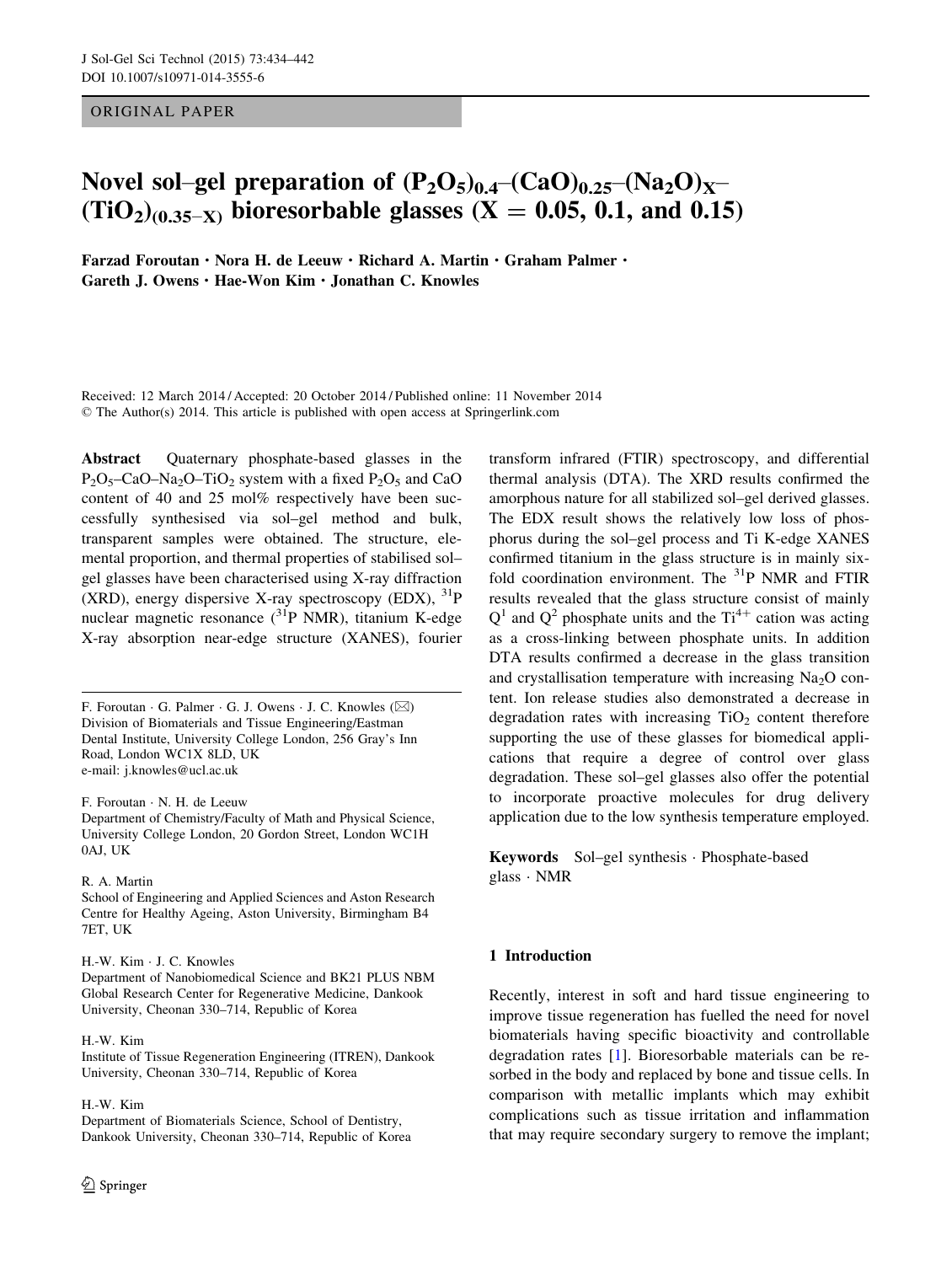resorbable materials offer a potential solution to these problems by eliminating the need for follow up surgery to remove the implant. Phosphate-based glasses show great potential to act as a bioresorbable material for biomedical applications, since they show a controllable degradation rate [[2\]](#page-7-0). Moreover the break-down components can be easily metabolised in the body and their solubility can be controlled by varying its chemical composition [[3,](#page-7-0) [4](#page-7-0)]. In recent years, there has been several papers on improving the physical properties and chemical durability of the phosphate glasses by adding different metal oxides with high valency cations such as  $Ti^{4+}$ ,  $Fe^{3+}$ , etc., because of the formation of relatively stable cross-linked bonds in the phosphate network [\[5](#page-7-0), [6](#page-7-0)]. Quaternary phosphate-based glasses of the general formula  $P_2O_5-CaO-Na_2O-TiO_2$ (PCNT) have been prepared via melt-quench methods for biomedical application purposes [[7\]](#page-7-0). Work on related systems has also been undertaken. For example, Kasuga has synthesized glasses in the CaO–TiO<sub>2</sub>–P<sub>2</sub>O<sub>5</sub> system [[8\]](#page-7-0) with  $TiO<sub>2</sub>$  content up to 10 mol% and melt quenched invert glasses have also been prepared in the  $Na<sub>2</sub>O–CaO–TiO<sub>2</sub>–$  $P_2O_5$  system [[9](#page-7-0)], but in this case with only 3 mol% TiO<sub>2</sub>. However, both of these papers focused on converting these glasses to glass–ceramics. These glasses are bioresorbable with the release of  $Ca^{2+}$  ions that can stimulate gene up regulation and cell proliferation  $[10-13]$ . The TiO<sub>2</sub> content has been shown to be an efficient oxide to improve not only the chemical durability of the glass but also their mechanical properties that make these glasses more stable in water over long periods [[14–16](#page-7-0)]. However, the high temperature nature of the melt-quench method restricts the type of molecule that can be incorporated [\[3](#page-7-0), [7](#page-7-0)].

In the past decade, the sol–gel synthesis method has attracted increasing attention as a good alternative to the traditional melt-quench method. The low synthesis temperature of the sol–gel method leads to the opportunity to incorporate bioactive molecules into the glass for drug delivery applications, which can be homogeneously dispersed throughout the sol–gel derived glass during the synthesis procedure  $[17, 18]$  $[17, 18]$  $[17, 18]$  $[17, 18]$ . The degradation rate for these glasses can be controlled according to the glass composition. In addition the biocompatibility of these glasses may also offer a significant advantage over the current polymerbased systems where their degradation can result in polymer fragments with heterogeneous chain-lengths that could lead to toxicity. However, to the date there have been no reports of sol–gel preparation of these quaternary phosphate-based glasses.

Here for the first time we report sol–gel preparation of quaternary  $P_2O_5$ -CaO-Na<sub>2</sub>O-TiO<sub>2</sub> glass systems. The structure of these glass samples has been characterized using XRD, XANES, <sup>31</sup>P MAS-NMR, DTA, and FTIR spectroscopy. The elemental proportion measured by EDX and also the effect of substitution sodium for titanium on the structure has been studied.

## 2 Materials and methods

#### 2.1 Materials

The following chemical precursors have been used without further purification; n-butyl phosphate (1:1 molar ratio of mono OP(OH)<sub>2</sub>(OBu<sup>n</sup>) and di-butyl phosphate OP(OH) (OBu<sup>n</sup>)<sub>2</sub>, Alfa Aesar, 98 %), titanium isopropoxide (Ti (OPri )4, Aldrich, 95 %), calcium methoxyethoxide (Camethoxyethoxide, ABCR, 20 % in methoxyethanol), sodium methoxide solution (NaOMe, Aldrich, 30 wt% in methanol), 2-methoxyethanol (MeO-EtOH, Aldrich, 99.8 %), and ndimethyl formamide (n-DMF, Alfa-Aesar, 99.8 %).

#### 2.2 Synthesis of the sol

The reaction was started by diluting n-butyl phosphate in MeO-EtOH at the molar ratio of 1:3 and allowing them to react for 10 min (the whole reaction being carried out in a dried vessel). Then  $Ti(OPr<sup>i</sup>)<sub>4</sub>$  was added to the mixture while it was magnetically stirring. Following that after 1 h stirring Ca-methoxyethoxide was added dropwise into the vessel. Stirring was continued for about 1 h and then in the last stage the vessel was cooled down in an ice-bath before NaOMe and n-DMF were added to the solution. The solgel preparation is outlined by the flowchart in Fig. [1](#page-2-0) Drying procedure.

For all samples the clear mixture was poured into a glass container and allowed to gel at room temperature. The mixtures turned to gel after about 3 min and were then aged for 3 days at room temperature. Following the drying stage, the temperature was increased to 60  $\degree$ C and held for 7 days, and then to 120  $\degree$ C for 4 days before drying at 170  $\degree$ C for 2 days and 220 °C for 1 h to remove any remaining solvent and to obtain bulk, glassy-like samples (Fig. [2](#page-2-0)). Table [1](#page-3-0) shows the effect of drying procedure in the PCNT glass samples.

## 2.3 Characterization

#### 2.3.1 X-ray diffraction

The XRD was obtained by a Bruker-D8 Advance Diffractometer (Brüker, UK) on fine glass powders in flat plate geometry using Ni filtered Cu Kα radiation. Data was collected using a Lynx Eye detector with a step size of 0.02° over an angular range of  $2\theta = 10-100$ ° and a count time of 12 s.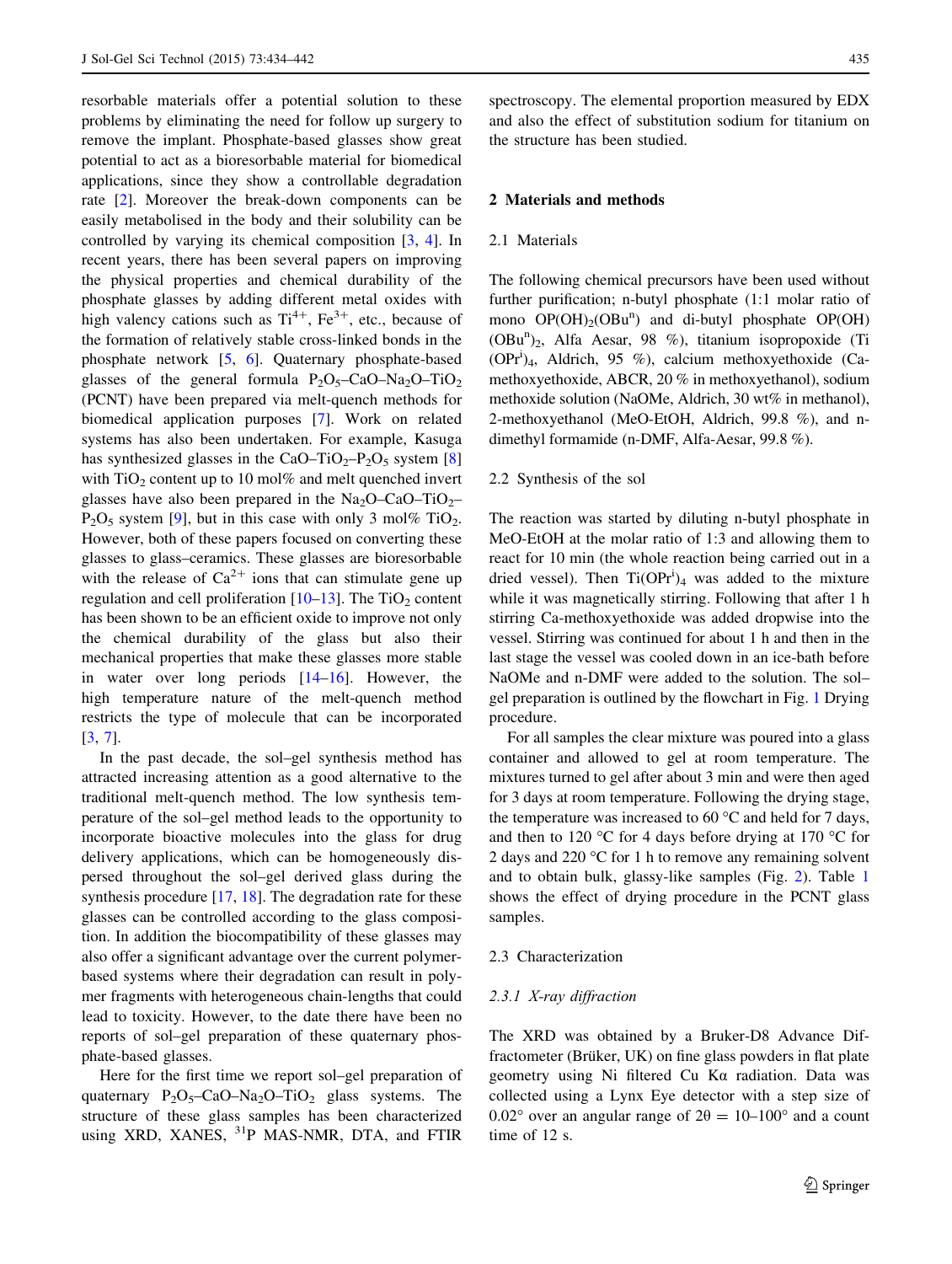<span id="page-2-0"></span>

Fig. 1 Flow diagram of the quaternary PCNT sol–gel glasses

# 2.3.2 EDX analysis

Energy dispersive X-ray spectroscopy (EDX)- Inca 300 (Oxford instrument, UK) was used to determine the exact compositions of the prepared samples. Scanning electron microscopy (SEM)-XL30 (Philips, Netherland) was operated at 20 kV, spot size 5, and working distance of 10 mm to identify the particular elements and their relative proportions with EDX from the scanned area.

# 2.3.3 XANES study

Titanium K-edge X-ray absorption near-edge structure (XANES) data was collected using the micro-focus beam line I18 at the Diamond Light source, UK. Data were



collected from 80 to 220 eV below and above the edge respectively to allow an accurate background subtraction and all measurements were made at room temperature.

# 2.3.4 MAS NMR

The solid state <sup>31</sup>P MAS-NMR spectrum was acquired on a Varian VNMRS-400 spectrometer and was referenced to the resonance of the secondary reference ammonium dihyrogen phosphate  $(NH_4H_2PO_4)$  at 0.9 ppm (relative to 85 %  $H_3PO_4$  solution at 0 ppm). The spectrum was recorded at 161.87 MHz for which glass powders were loaded into a 4 mm (rotor o.d.) magic angle spinning probe. The spectrum was obtained using direct excitation (with a 90° pulse) with a 60 s recycle delay at ambient probe temperature ( $\sim$ 25 °C) at a sample spin rate of 10 kHz and between 20 and 88 repetitions were accumulated.

# 2.3.5 FT-IR spectroscopy

The FTIR spectrum of the glass powders was collected using a Perkin Elmer spectrometer 2000 (USA). Glass powder was scanned at room temperature in the absorbance mode in the range of 4,000–600  $cm^{-1}$ . The obtained data was analysed by the software supplied by Perkin Elmer Co.

### 2.3.6 Thermal analysis

Differential thermal analysis of the glass powders was carried out on a Setaram Labsys™ TG–DTA-16 instrument with a heating rate of 20 °C min<sup>-1</sup> from 20 to 1,000 °C in a Pt crucible and a purge gas of air. The data was base-line corrected using a blank run and glass transition  $(T_g)$  and crystallisation temperature  $(T_c)$  were measured.

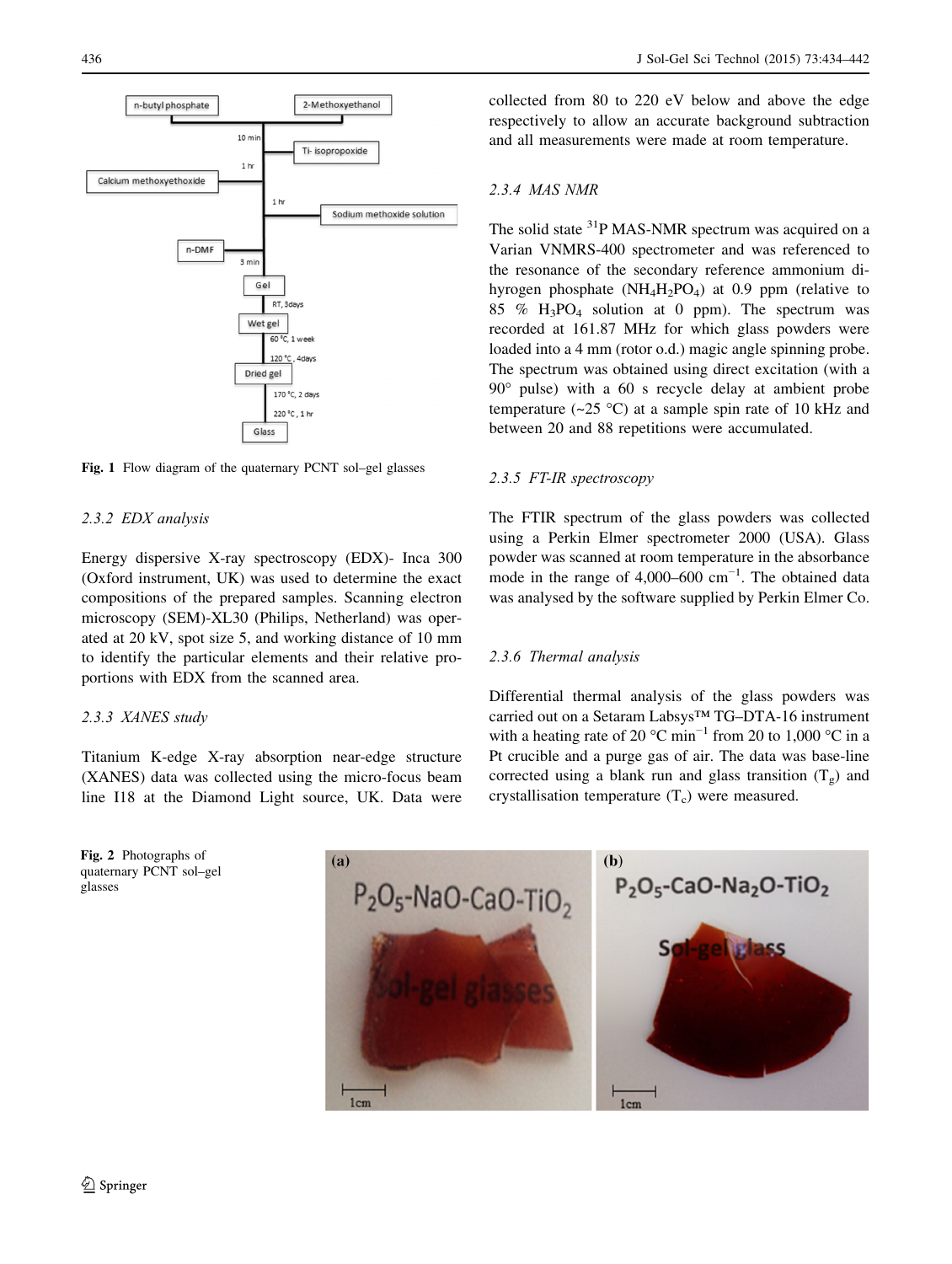<span id="page-3-0"></span>Table 1 The effect of drying procedure in quaternary PCNT sol–gel glasses

| Sample<br>code    | Sample                                     | Gelation<br>at room<br>temperature | Transparency | Bulk<br>sample     |
|-------------------|--------------------------------------------|------------------------------------|--------------|--------------------|
| PCNT <sub>1</sub> | $P_{40}Ca_{25}Na_{5}Ti_{30}$               | ✓                                  |              | Few<br>cracks      |
| PCNT <sub>2</sub> | $P_{40}Ca_{25}Na_{10}Ti_{25}$ $\checkmark$ |                                    | ✓            | Few<br>cracks      |
| PCNT3             | $P_{40}Ca_{25}Na_{15}Ti_{20}$ $\checkmark$ |                                    |              | Heavily<br>cracked |

## 2.3.7 Ion release study

The obtained sol–gel glasses were ground to form microparticles using a Retsch MM301 milling machine operated at 10 Hz frequency (Retsch, Germany). The microparticles in the size range of 106–150 m were obtained by passing them through 150 and 106 m sieves (Endecotts ltd, UK) on a Fritsch Spartan sieve shaker (Fritsch GmbH, Germany). For the ion release study, 1 mg of each of the glass composition chosen were immersed in deionized water for 2 h. The resulting suspensions were centrifuged at 4,600 rpm for 6 min to separate the glass from the solution. The liquid phase was then extracted and the glass subsequently resuspended in 10 mL dH- $_2$ O for a further 4 h. This process was repeated to gain liquid samples following 24 and 48 h total immersion times. Calcium, phosphorous, sodium and titanium in solution were subsequently measured by ICP-MS using a Spectro Mass 2000 Analytical System calibrated across the predicted concentrations range 0– 4,000 ppb by dilution of 100 ppm elemental standards. Calcium and titanium standards were obtained as part of a pre-made standard solution (Fluka) whereas phosphorous and sodium standards were created from analytical grade  $K<sub>2</sub>HPO<sub>4</sub>$  (Sigma) and NaNO<sub>3</sub> (Sigma) salts respectively. Standards were first diluted in  $dH_2O$  to result in the desired concentration range. Both samples and standards were diluted in 1:1 in 4 %  $HNO<sub>3</sub>$  (Fluka) and analysed in reference to a blank (2  $\%$  HNO<sub>3</sub>) solution under standard operating conditions (power: 1350 W; Coolant Flow: 15 L min−<sup>1</sup> : Axillary Flow: 1 L min−<sup>1</sup> ). Results were expressed as cumulative ion release over the full period of the degradation study.

# 3 Results

#### 3.1 X-ray diffraction

The XRD pattern was free from any detectable crystalline phase (Fig. 3) and a broad peak at 2θ values of around



Fig. 3 XRD spectra of quaternary PCNT glasses

20–40° was observed for all samples. These patterns confirmed the glassy nature of all samples.

#### 3.2 EDX analysis

The EDX results were reported in Table [2](#page-4-0). The  $P_2O_5$ content showed a reduction of around 4–5 mol% from the theoretical values, with a concomitant increase in the percentage content of the other oxides to compensate.

#### 3.3 Ti K-edge XANES study

Figure [4](#page-4-0) shows the Ti K-edge XANES data for the 20, 25, and 30 mol%  $TiO<sub>2</sub>$  doped phosphate glasses. The pre-edge data for the samples contain 20 and 25 mol%  $TiO<sub>2</sub>$  consist of two small peaks at 4,968 and 4,970 eV with normalized intensities of 0.06 and 0.12 respectively that show Ti occupying a six-fold coordination  $(TiO<sub>6</sub>)$  environment [\[14](#page-7-0)]. However for the sample containing 30 mol%  $TiO<sub>2</sub>$  the first peak is broader and the intensity of the second peak at 4,970 eV raises to 0.27 suggestion that a small proportion of 4 or fivefold Ti may be present [\[19](#page-7-0), [20](#page-7-0)].

# 3.4 Solid state 31P MAS-NMR

With  $31P$  nucleus NMR analysis, there is the possibility to measure the relative quantities of the various  $Q<sup>T</sup>$  species that comprise the glass structure. The  $PO_4^3$ <sup>-</sup> tetrahedron is the base component of the phosphate-based glasses. Phosphate tetrahedra are classified by the number of oxygen atoms they share with other phosphate tetrahedra and an oxygen atom shared in this way is referred to bridging oxygen (BO) thereafter. According to Abou Neel et al. [\[2](#page-7-0)], the different type of phosphate tetrahedra are labelled referring to the number of BOs and ranges from  $Q^0$  (an isolated  $PO_4^{3-}$  tetrahedral) to  $Q^3$  (share three covalently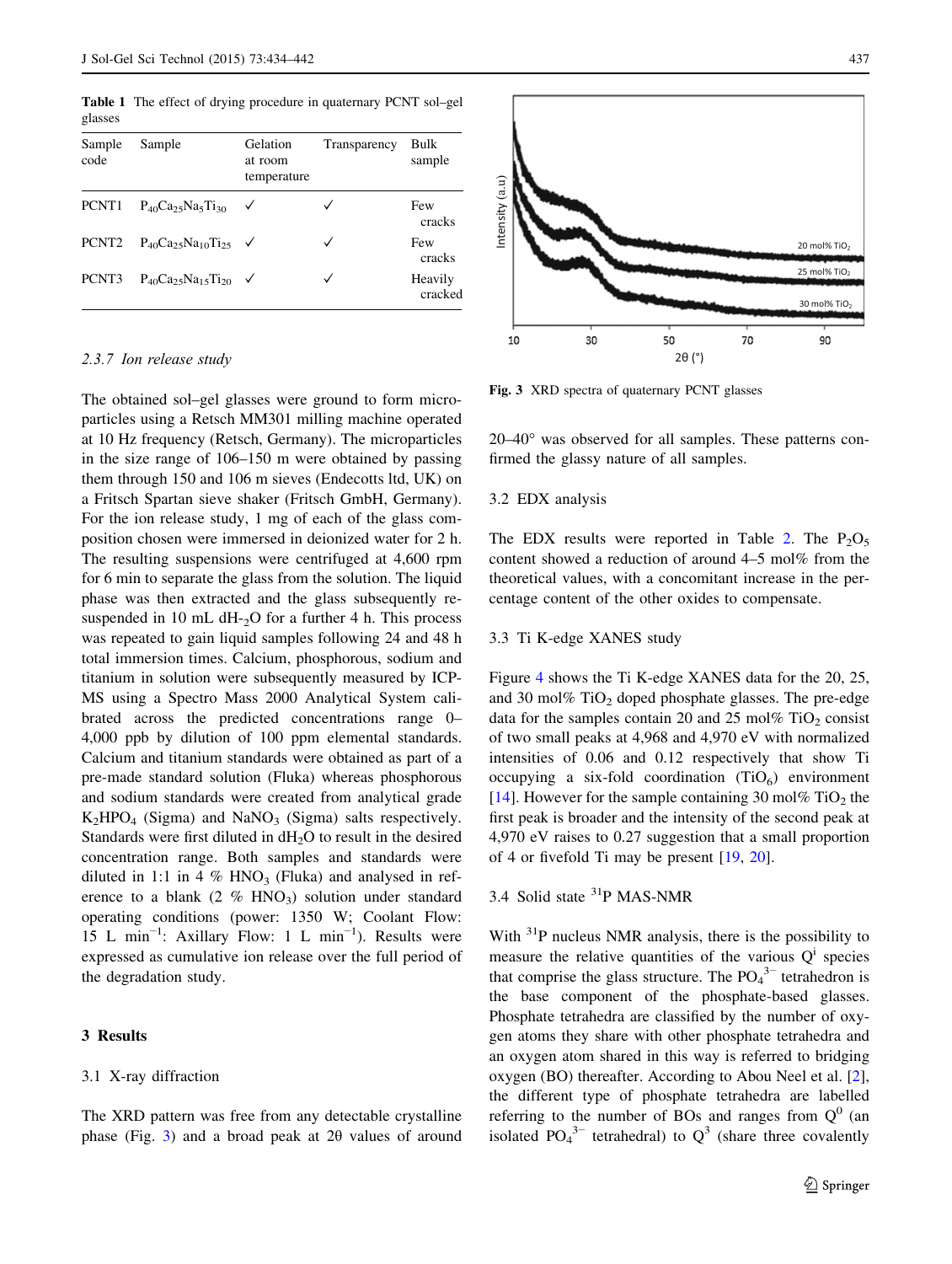| Sample code       | $P_2O_5 \pmod{m}$   | $CaO$ (mol%)       | $Na2O$ (mol%)       | $TiO2$ (mol%)      |
|-------------------|---------------------|--------------------|---------------------|--------------------|
| PCNT1             | $40(36.2 \pm 1.1)$  | $25(26.7 \pm 0.7)$ | $5(6.3 \pm 0.7)$    | $30(30.8 \pm 0.8)$ |
| PCNT <sub>2</sub> | 40 $(35.8 \pm 1.3)$ | $25(26.9 \pm 0.8)$ | 10 (11.6 $\pm$ 0.9) | $25(25.7 \pm 0.8)$ |
| PCNT3             | 40 $(35.6 \pm 1.2)$ | $25(26.9 \pm 0.8)$ | 15 (16.4 $\pm$ 0.8) | $20(21.1 \pm 0.7)$ |

<span id="page-4-0"></span>Table 2 Intended compositions and compositions determined by EDX (in brackets). for stabilized sol–gel glasses



Fig. 4 Titanium K-edge X-ray absorption structure of stabilized sol– gel glasses



Fig. 5 The 31P MAS NMR spectra of stabilized PCNT sol–gel

bonded BOs with neighbouring  $PO_4^{3-}$ ). P<sub>2</sub>O<sub>5</sub> consists of only  $Q<sup>3</sup>$  phosphate tetrahedra that form a three-dimensional network and the addition of metal oxides shows depolymerisation of phosphate network  $(Q<sup>i</sup>$  species according to  $Q^3 \rightarrow Q^2 \rightarrow Q^1 \rightarrow Q^0$  as the amount of modifying oxide increases) [[21\]](#page-7-0).

Figure 5 shows the  $3^{1}P\text{-NMR}$  spectrum of the glass powders. In order to obtain the relative abundance of the  $Q<sup>i</sup>$ 

species, the intensities of the peaks were fitted by the DM-fit software and the isotropic chemical shifts and relative properties are reported in Table [3](#page-5-0). The  $31P NMR$  results show broad peaks that contain  $Q^0$ ,  $Q^1$ , and  $Q^2$  phosphate groups.

The peaks between  $-1.2$  and  $-0.2$  ppm correspond to the presence of  $Q<sup>0</sup>$  units and peaks with the chemical shifts in the range of  $-10.3$  to  $-10.0$  ppm and  $-22.8$  to  $-21.9$  ppm are attributed to  $Q^1$  and  $Q^2$  species respectively [\[22](#page-7-0)]. While as suggested by Montagne et al. [\[23](#page-7-0)] the peaks with chemical shifts in the range between −14.8 and −14.1 ppm can be accounted for as due to the presence of an additional  $Q^1$ (Ti–O–P) peaks.

#### 3.5 FTIR analysis

The FTIR spectra of the glass samples is presented in Fig. [6](#page-5-0). The absorption bands can be assigned according to the previous FTIR studies on phosphate-based glasses [\[24](#page-7-0)[–29](#page-8-0)]. The peak at 745 cm<sup>-1</sup> can be assigned to symmetrical stretching  $v_s$  (P–O–P) mode, while the peak at 900 and 1,175 cm<sup>-1</sup> can be assigned to asymmetrical stretching  $v_{as}$  (P–O–P) mode (Q<sup>2</sup> phosphate units). Also the peak at 970 and can be explained by  $Q<sup>1</sup>$  phosphate groups interacting with  $Ca^{2+}$ , and  $Na^{+}$  cations. The peaks at 1,640, 3,015, and 3,400 cm<sup>-1</sup> can be related to the absorbed moisture and the presence of hydroxyl groups in the glass samples. The main peaks and assignments are summarised in Table [4](#page-5-0).

#### 3.6 DTA analysis

Figure [7](#page-5-0) shows the DTA graph of the  $5-15 \text{ mol\% Na}_2\text{O}$ sol–gel glasses. From the DTA graphs, as expected, the  $T_g$ (a measure of the bulk properties of the glass) increases with increasing the TiO<sub>2</sub> content, rising from 485 to 573  $\degree$ C. The first observed exothermic shifts are attributed to the crystallization temperatures which show two crystallization events. As shown the glasses containing  $5 \text{ mol} \% \text{ Na}_2\text{O}$ , had two crystallization phases at around 697 and 740 °C. While by increasing the amount of sodium to 10 mol%, the crystalline phases appeared at lower temperature of 638 and 664 °C respectively. The addition of 15 mol% Na<sub>2</sub>O, results in a further decrease in crystallisation temperature to 594 and 645 °C.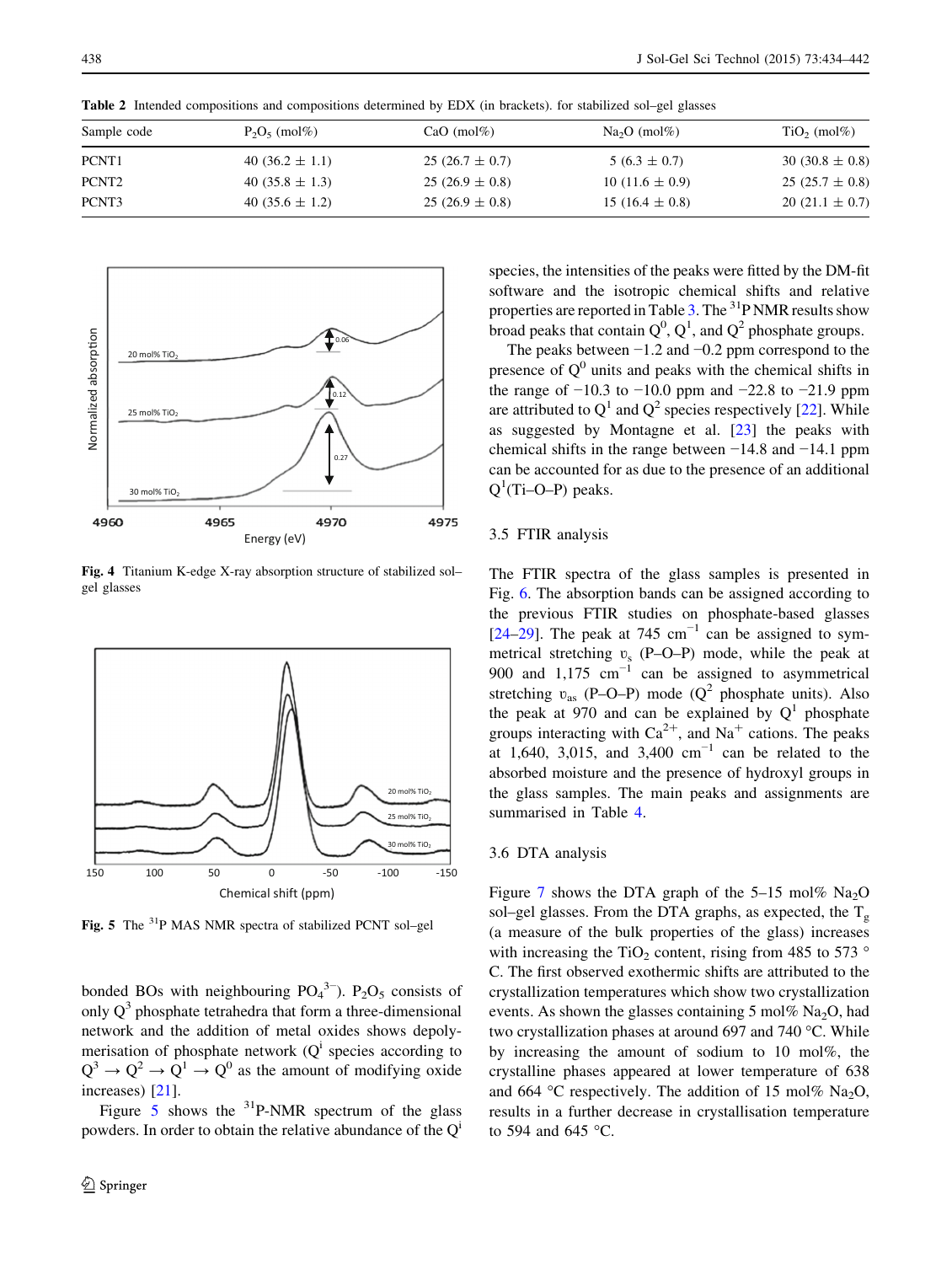<span id="page-5-0"></span>Table 3 The 31P MAS NMR peak parameters of stabilized PCNT sol–gel glasses

| Glass code        | Sample                        | Position<br>$(ppm) (\pm 0.2)$ | $Qi$ species   | Line width<br>(ppm) $(\pm 0.2)$ | Abundance<br>$(\%)(\pm 1.0)$ |
|-------------------|-------------------------------|-------------------------------|----------------|---------------------------------|------------------------------|
| PCNT1             | $P_{40}Ca_{25}Na_{5}Ti_{30}$  | $-1.2$                        | $\mathbf{0}$   | 7.7                             | 2.0                          |
|                   |                               | $-10.3$                       | 1              | 9.8                             | 29.1                         |
|                   |                               | $-14.8$                       | 1              | 9.9                             | 40.8                         |
|                   |                               | $-22.8$                       | 2              | 11.8                            | 28.1                         |
| PCNT <sub>2</sub> | $P_{40}Ca_{25}Na_{10}Ti_{25}$ | $-0.8$                        | $\Omega$       | 7.4                             | 3.4                          |
|                   |                               | $-10.1$                       | 1              | 9.7                             | 37.4                         |
|                   |                               | $-14.4$                       | 1              | 9.9                             | 35.7                         |
|                   |                               | $-22.5$                       | $\overline{2}$ | 11.7                            | 23.5                         |
| PCNT3             | $P_{40}Ca_{25}Na_{15}Ti_{20}$ | $-0.2$                        | $\overline{0}$ | 6.8                             | 4.1                          |
|                   |                               | $-10.0$                       | 1              | 9.5                             | 41.3                         |
|                   |                               | $-14.1$                       | 1              | 9.6                             | 33.2                         |
|                   |                               | $-21.9$                       | $\overline{c}$ | 11.2                            | 21.4                         |



Fig. 6 Infra-red spectra from the stabilized PCNT sol–gel glasses

Table 4 Infrared band assignment for stabilised PCNT sol–gel glasses (ʋ, stretching; s, symmetric; as, asymmetric)

| Wave number<br>$\rm (cm^{-1})$ | Assignment                      | Associated $Q1$<br>(where applicable) |
|--------------------------------|---------------------------------|---------------------------------------|
| 745                            | $v_s$ (P-O-P)                   |                                       |
| 900                            | $v_{\rm as}$ (P-O-P)            | $O^2$                                 |
| 970                            | $v_s$ (PO <sub>3</sub> )        | O,                                    |
| 1,175                          | $v_{\rm as}$ (PO <sub>2</sub> ) | $\Omega^2$                            |

#### 3.7 Ion release study

The concentration of calcium, phosphorous, sodium and titanium released into solution are presented in Fig. [8](#page-6-0) for each of the chosen glass compositions. As expected, glasses with the lowest Ti content exhibited the highest degree of ion release. Likewise, higher Ti content glasses released the least amount of network-forming elements into solution.



Fig. 7 Differential thermal analysis traces of the stabilized PCNT sol–gel glasses

## 4 Discussion

In the present study, it was possible to synthesize PCNT glass systems with high  $TiO<sub>2</sub>$  content via the sol–gel method. While, incorporating a high percentage of titanium into phosphate network is non-trivial via melt-quench method and according to the literature the maximum percentage may reach to 15 mol% in quaternary phosphatebased glasses [\[7](#page-7-0)]. The XRD results revealed the glassy nature for all samples and the EDX result shows relatively low loss of phosphorus (calculated as mol%  $P_2O_5$ ) during the sol–gel process. This loss is to be expected due to the relative volatility of both the precursor used and the end product from that precursor. The Ti K-edge XANES data revealed that the structure of the stabilized sol–gel glasses contain 20 and 25 mol% Ti consist of mainly  $TiO<sub>6</sub>$  octahedra. Data comparison of the sol–gel and the melt-quenched glasses, shows that they have a similarity in the position and intensity of the pre-edge peaks [\[14](#page-7-0)]. While, for the sample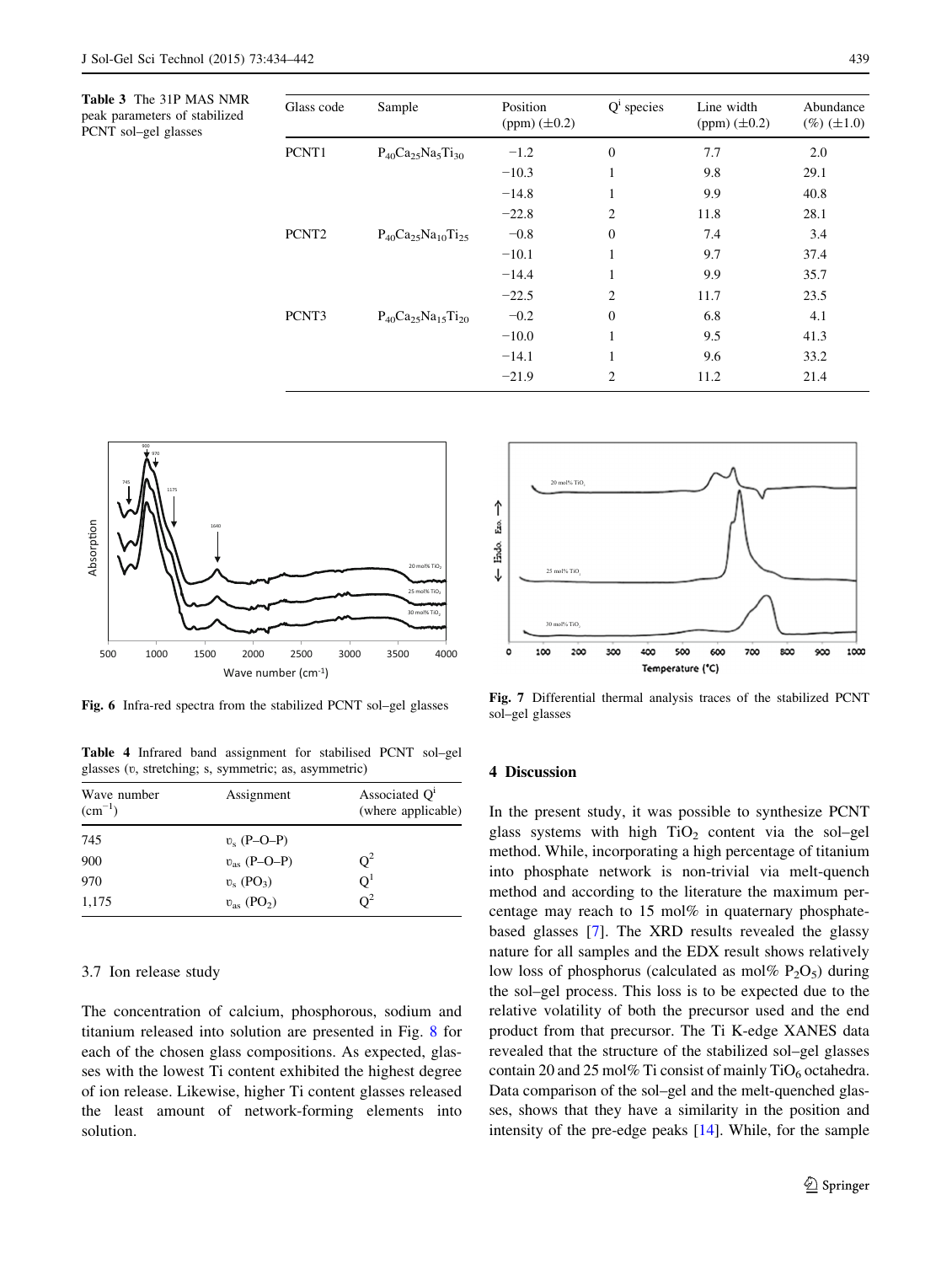<span id="page-6-0"></span>



containing 30 mol% TiO<sub>2</sub>, appears to be small fraction of 4 or fivefold coordinated Ti that maybe related to the unreacted titanium precursor. The 31P NMR spectra show that the chemical shifts are sensitive to the glass composition and with increasing the amount of  $Na<sub>2</sub>O$ , each peak becomes less shielded (less negative chemical shift) with decreasing polymerisation of the phosphate network (fewer bridging oxygens per tetrahedron) [[30\]](#page-8-0). The  $Ti^{4+}$  units acting as a cross-linking between phosphate units, thereby impeding crystallisation as a chain hydration and subsequent chain dissolution compared to  $Na<sup>+</sup>$  cations. In the FTIR spectra of the stabilized sol–gel glasses, the peak at 900 and 970 cm<sup>-1</sup> can be attributed to  $Q^2$ and Q<sup>1</sup> phosphate groups respectively. The peak at 1,175 cm<sup>-1</sup> can be explained by  $Q^2$  phosphate groups with a stronger peak with higher amount of titanium. This finding represents a depolymerization in the phosphate connectivity with increasing sodium as confirmed by the  $31P$  NMR data. The DTA results showincreases in the glass transition temperature

by increasing the amount of titanium due to the formation of P–O–Ti bonds that forms cross-linking between non-bridging of the two different chains (as observed in NMR and FT-IR results). These interconnections within the structural network can strengthen the glass structure and reduce the degradation rate of these glasses [\[31](#page-8-0)].

According to the previous studies on quaternary PCNT melt-quench glasses, higher degradation rates are expected for samples containing larger concentrations of sodium; this can be reduced by substituting sodium for titanium [\[7](#page-7-0), [10\]](#page-7-0). As was confirmed within the present work, degradation rates of sol–gel glasses can be controlled by changing the composition of the glass in this same way; this makes them a very good choice for their biomedical application in the future. In addition, the low synthesis temperature via sol–gel method allows us to incorporate active biological ingredients like proteins and drug molecules into the glass structure and applying them as a carrier for drug delivery system.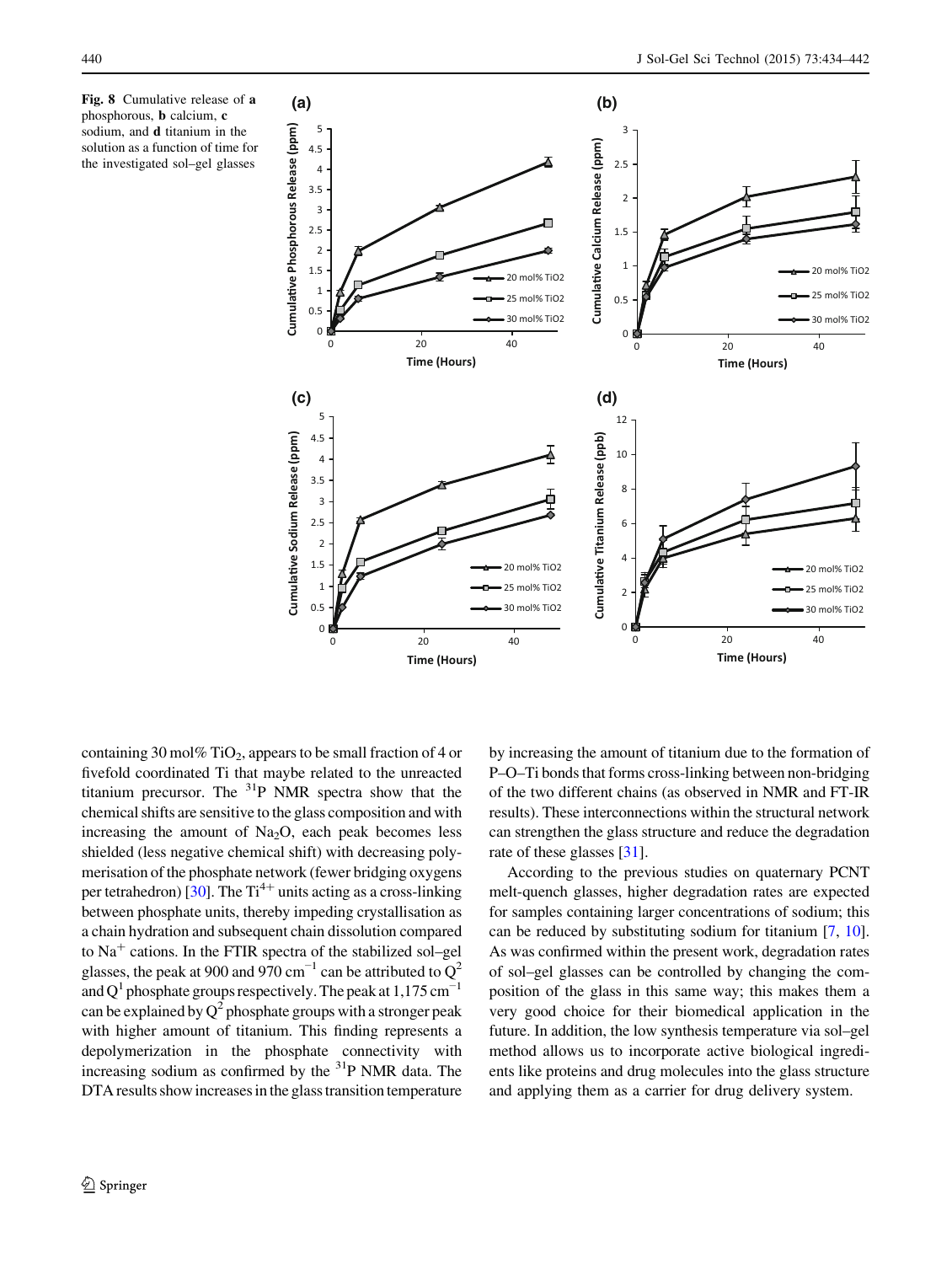<span id="page-7-0"></span>Moreover, since the process starts with the liquid form of precursors, producing nano/micro meter sized particles for biomedical application would be much easier in comparison with the melt-quench method.

## 5 Conclusion

In this study for the first time quaternary glasses in the system  $(P_2O_5)_{0.4}$ – $(CaO)_{0.25}$ – $(Na_2O)_{X}$ – $(TiO_2)_{(0.35-X)}$  (x = 0.05, 0.10, and 0.15) have been successfully synthesized via sol– gel method. The amorphous pattern and glassy nature were confirmed by X-ray diffraction and EDX results revealed loss of phosphorus during the sol–gel process is relatively low. The <sup>31</sup>P NMR, FTIR, and ion release data show that  $TiO<sub>2</sub>$  improve cross-linking of the phosphate units by formation of  $Q^1(Ti)$  species that can decrease their solubility for biomedical applications. The XANES study results confirm that the titanium in the glass structure consist of mainly  $TiO<sub>6</sub>$ octahedra and differential thermal analysis shows that the glass transition temperature decreased by substituting sodium for titanium. Future work will be undertaken on production of nano/micro size glass beads for their potential drug delivery application.

Acknowledgments The authors would like to thank to EPSRC NMR Service at Chemistry Department- Durham University for the MAS NMR measurement and Diamond Light Source for the XANES measurement. This work was supported by the UCL Industrial Doctorate Centre in Molecular Modelling & Materials Science and in part (JCK & HWK) by National Research Centers Program (2009- 0093829) through the National Research Foundation (NRF), Republic of Korea.

Open Access This article is distributed under the terms of the Creative Commons Attribution License which permits any use, distribution, and reproduction in any medium, provided the original author(s) and the source are credited.

## References

- 1. Hench LL, Polak JM (2002) Third-generation biomedical materials. Science 295: 1014-+
- 2. Abou Neel EA, Pickup DM, Valappil SP, Newport RJ, Knowles JC (2009) Bioactive functional materials: a perspective on phosphate-based glasses. J Mater Chem 19:690–701
- 3. Knowles JC (2003) Phosphate based glasses for biomedical applications. J Mater Chem 13:2395–2401
- 4. Franks K, Abrahams I, Georgiou G, Knowles JC (2001) Investigation of thermal parameters and crystallisation in a ternary CaO–Na(2)O–P(2)O(5)-based glass system. Biomaterials 22:497–501
- 5. Minami T, Mackenzie JD (1977) Thermal-expansion and chemical durability of phosphate glasses. J Am Ceram Soc 60:232–235
- 6. Lakhkar N, AbouNeel EA, Salih V, Knowles JC (2011) Titanium and strontium-doped phosphate glasses as vehicles for strontium ion delivery to cells. J Biomater Appl 25:877–893
- 7. Kiani A, Lakhkar NJ, Salih V, Smith ME, Hanna JV, Newport RJ et al (2012) Titanium-containing bioactive phosphate glasses. Philos T R Soc A 370:1352–1375
- 8. Kasuga T (2005) Bioactive calcium pyrophosphate glasses and glass-ceramics. Acta Biomater 1:55–64
- 9. Kasuga T, Sawada M, Nogami M, Abe Y (1999) Bioactive ceramics prepared by sintering and crystallization of calcium phosphate invert glasses. Biomaterials 20:1415–1420
- 10. Navarro M, Ginebra MP, Planell JA (2003) Cellular response to calcium phosphate glasses with controlled solubility. J Biomed Mater Res, Part A 67A:1009–1015
- 11. Navarro M, Clement J, Ginebra MP, Martinez S, Avila G, Planell JA (2002) Improvement of the stability and mechanical properties of resorbable phosphate glasses by the addition of  $TiO<sub>2</sub>$ . Key Eng Mat 218–2:275–278
- 12. Lakhkar NJ, Park JH, Mordan NJ, Salih V, Wall IB, Kim HW et al (2012) Titanium phosphate glass microspheres for bone tissue engineering. Acta Biomater 8:4181–4190
- 13. Vitale-Brovarone C, Ciapetti G, Leonardi E, Baldini N, Bretcanu O, Verne E et al (2011) Resorbable glass-ceramic phosphatebased scaffolds for bone tissue engineering: synthesis, properties, and in vitro effects on human marrow stromal cells. J Biomater Appl 26:465–489
- 14. Pickup DM, Abou Neel EA, Moss RM, Wetherall KM, Guerry P, Smith ME et al (2008) TiK-edge XANES study of the local environment of titanium in bioresorbable TiO(2)–CaO–Na(2)O–P (2)O(5) glasses. J Mater Sci-Mater Med; 19:1681–1685
- 15. Brow RK, Tallant DR, Warren WL, McIntyre A, Day DE (1997) Spectroscopic studies of the structure of titanophosphate and calcium titanophosphate glasses. Phys Chem Glasses 38: 300–306
- 16. Navarro M, Ginebra MP, Clement J, Martinez S, Avila G, Planell JA (2003) Physicochemical degradation of titania-stabilized soluble phosphate glasses for medical applications. J Am Ceram Soc 86:1345–1352
- 17. Pickup DM, Newport RJ, Knowles JC (2012) Sol–gel phosphatebased glass for drug delivery applications. J Biomater Appl 26:613–622
- 18. Carta D, Pickup DM, Knowles JC, Smith ME, Newport RJ (2005) Sol–gel synthesis of the P(2)O(5)–CaO–Na(2)O–SiO(2) system as a novel bioresorbable glass. J Mater Chem 15:2134–2140
- 19. Farges F (1996) Coordination of Ti in crystalline and glassy fresnoites: a high-resolution XANES spectroscopy study at the Ti K-edge. J Non-Cryst Solids 204:53–64
- 20. Farges F, Brown GE, Rehr JJ (1997) Ti K-edge XANES studies of oxides: theory vs. experiment. J Phys IV 7:191–193
- 21. Kirkpatrick RJ, Brow RK (1995) Nuclear-magnetic-resonance investigation of the structures of phosphate and phosphatecontaining glasses: a review. Solid State Nucl Magn Reson 5:9–21
- 22. Lee IH, Foroutan F, Lakhkar NJ, Gong MS, Knowles JC (2013) Sol–gel synthesis and structural characterization of P2O5–CaO– Na2O glasses. Phys Chem Glasses-Eur J Glass Sci Technol Part B 54:115–120
- 23. Montagne L, Daviero S, Palavit G (2003) Glass network evolution with  $Bi3 + Ti4 +$  substitution in phosphate glasses formulated with a constant oxygen/phosphorus ratio. EXAFS, XANES, and P-31 double quantum MAS NMR. Chem Mater 15:4709–4716
- 24. Baia L, Muresan D, Baia M, Popp J, Simon S (2007) Structural properties of silver nanoclusters-phosphate glass composites. Vib Spectrosc 43:313–318